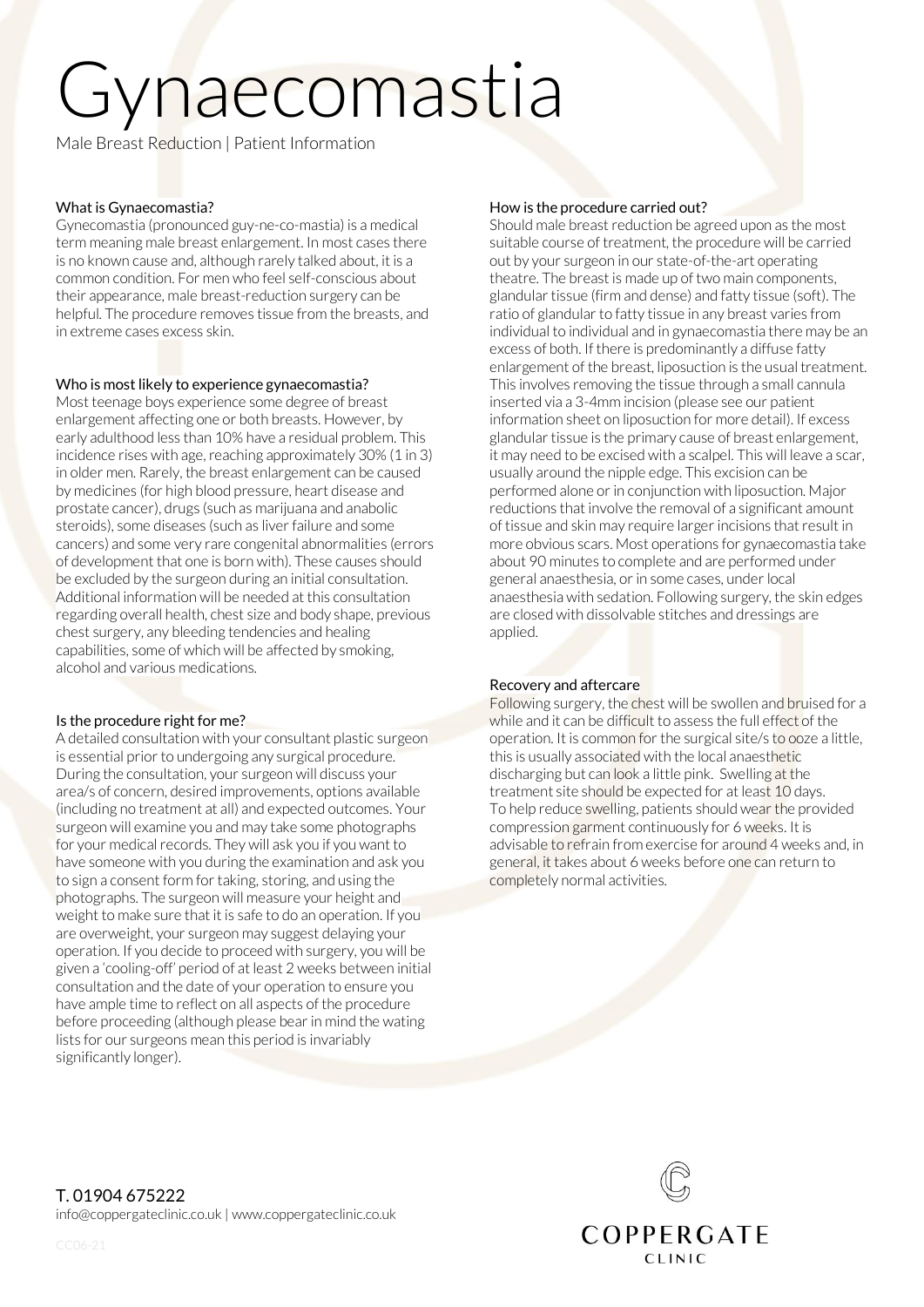# Gynaecomastia

Male Breast Reduction | Patient Information

## Risks and Complications

All surgical procedures are associated with risks. Your surgeon will explain these in detail during initial consultation, enabling you to reach an informed decision on whether you wish to proceed. Serious complications are uncommon, however patients should be aware of the following complications prior to undergoing male breast reduction. Specific complications may include inadequate removal of breast tissue, an uneven contour to the chest or reduced nipple sensation. If an excision has been performed, rather than liposuction, then a blood clot can form that may need to be drained at a second operation. More general risks of surgery include-

- Anaesthesia risks
- Bleeding
- **Infection**
- Poor scarring of skin
- Fluid accumulation (seroma)
- Pain, which may persist
- Possibility of revisional surgery

# Results

The results of male breast reduction surgery are not immediately visible as swelling can take a long time to settle you may not see the full benefit of the operation for up to six months. Over time, post-surgical swelling will subside, and incision lines will fade. Satisfaction with your new image should continue to grow as you fully recover from surgery. To achieve optimal results, it is important that you follow your surgeon's post-operative instructions and follow-up visits.

# Cost

Prices for gynaecomastia surgery can vary. Costs may include-

- Anaesthesia fees
- Hospital or surgical facility costs
- Medical tests
- Post-surgery garments
- Prescriptions for medication
- Surgeon's fee

After consultation and if you are planning to proceed with surgery, you will be given a written quotation regarding the cost of the planned procedure.

## Alternative treatments

Depending on your specific needs and concerns, alternative non-surgical alternatives to male breast reduction surgery may be considered. Cryolipolisis (CoolSculpting, often referred to as fat freezing) which uses carefully controlled, cold temperatures to remove fat cells is one such nonsurgical option you may also wish to explore.

If you experience any problems or have concerns following surgery, please do not hesitate to call our direct patient line for assistance on 07908 891059.

T. 01904 675222 info@coppergateclinic.co.uk | www.coppergateclinic.co.uk